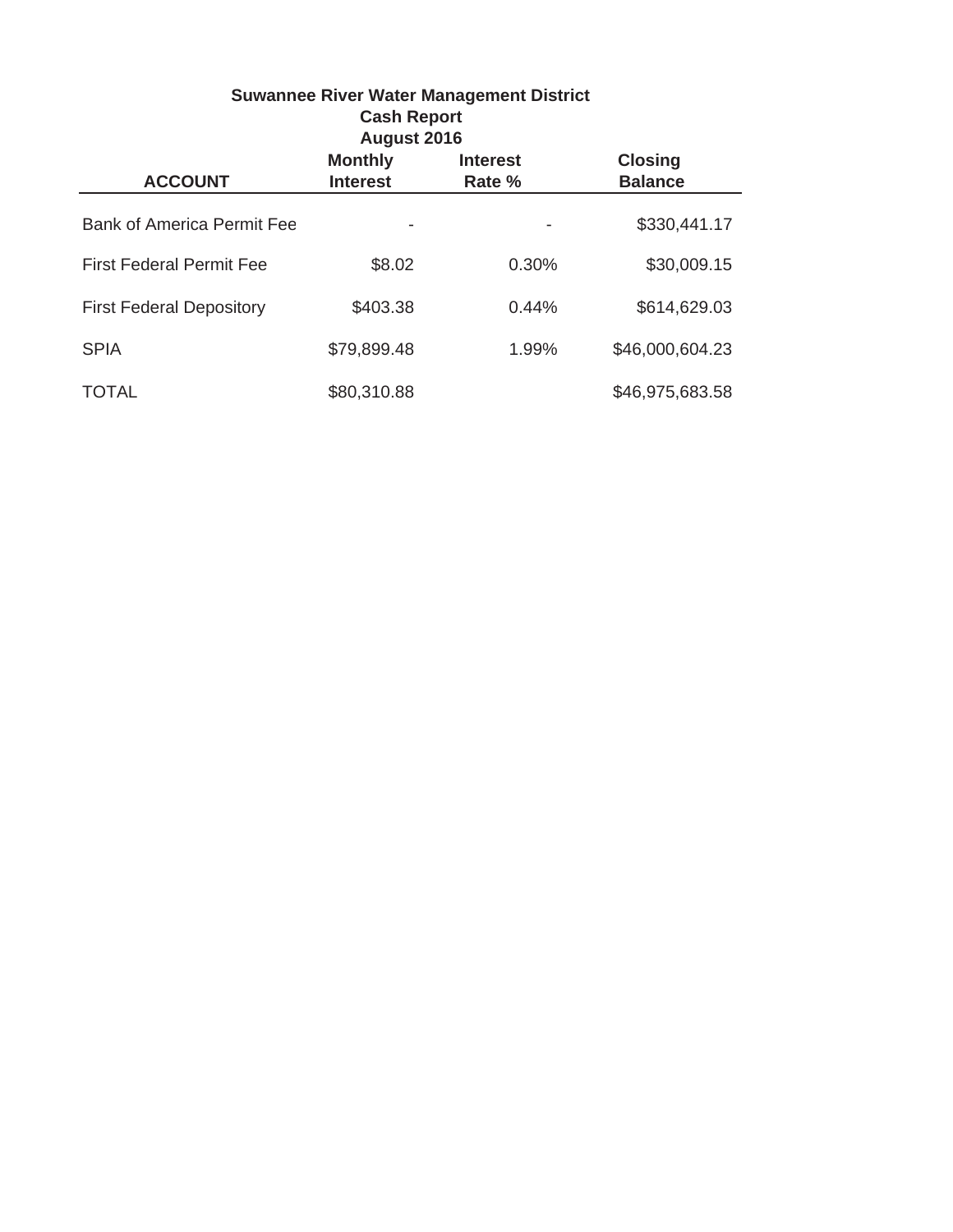#### **Suwannee River Water Management District Statement of Sources and Uses of Funds For the Month ending August 31, 2016 (Unaudited)**

|                            |                  | <b>Actuals</b> |      | Variance       |                     |
|----------------------------|------------------|----------------|------|----------------|---------------------|
|                            | <b>Current</b>   | <b>Through</b> |      | (Under)/Over   | <b>Actuals As A</b> |
|                            | <b>Budget</b>    | 8/31/2016      |      | <b>Budget</b>  | % of Budget         |
| <b>Sources</b>             |                  |                |      |                |                     |
| Ad Valorem Property Taxes  | \$5,580,000 \$   | 5,514,625      | - \$ | (65, 375)      | 99%                 |
| Intergovernmental Revenues | $$22,043,352$ \$ | 14,473,047     |      | (7,570,305)    | 66%                 |
| Interest on Invested Funds | $$300,000$ \$    | 632,922        |      | 332.922        | 211%                |
| License and Permit Fees    | $$135,000$ \$    | 151.710        |      | 16.710         | 112%                |
| Other                      | $$405,600$ \$    | 1,258,322      |      | 852,722        | 310%                |
| <b>Fund Balance</b>        | $$16,830,718$ \$ |                |      | (16,830,718)   | $0\%$               |
| <b>Total Sources</b>       | \$45,294,670 \$  | 22,030,626     |      | (23, 264, 044) | 49%                 |

|                                              | <b>Current</b>  |                     |   |                     | <b>Available</b> |           |                         |
|----------------------------------------------|-----------------|---------------------|---|---------------------|------------------|-----------|-------------------------|
|                                              | <b>Budget</b>   | <b>Expenditures</b> |   | <b>Encumbrances</b> | <b>Budget</b>    | %Expended | %Obligated <sup>2</sup> |
| <b>Uses</b>                                  |                 |                     |   |                     |                  |           |                         |
| Water Resources Planning and Monitoring      | \$9,766,226 \$  | 4.860.058           | S | 50.383              | 4.855.785        | 50%       | 50%                     |
| Acquisition, Restoration and Public Works    | \$29,824,383    | 10,980,331          |   | 38.792              | 18.805.261       | 37%       | 37%                     |
| Operation and Maintenance of Lands and Works | \$2,633,661     | 1.874.856           |   | 2.051               | 756.754          | 71%       | 71%                     |
| Regulation                                   | \$1,319,102     | 1.042.585           |   | 962                 | 275,556          | 79%       | 79%                     |
| Outreach                                     | \$245,482       | 161.818             |   |                     | 83.664           | 66%       | 66%                     |
| Management and Administration                | \$1,505,816     | 1.293.997           |   | 24.820              | 186.999          | 86%       | 88%                     |
| <b>Total Uses</b>                            | \$45,294,670 \$ | 20.213.645          |   | 117.007             | \$24.964.018     | 45%       | 45%                     |

 $1$  Encumbrances represent unexpended balances of open purchase orders and contracts.

 $2$  Represents the sum of expenditures and encumbrances as a percentage of the available budget.

This financial statement is prepared as of August 31, 2016 and covers the interim period since the most recent audited financial statements.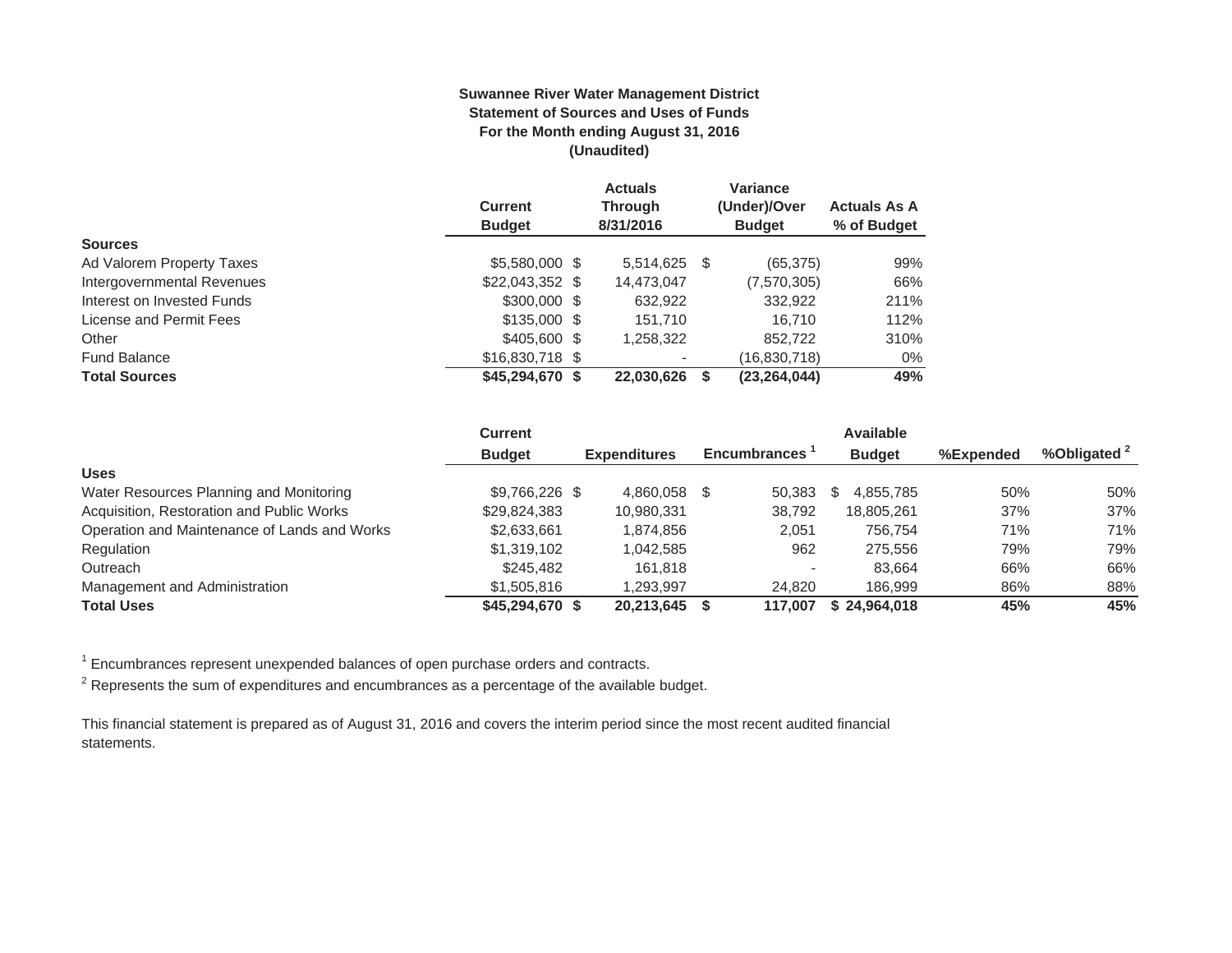| Recap of All Funds                                                                   | $Y-T-D$<br><b>ACTUAL</b> | ENCUM.        | <b>ANNUAL</b><br><b>BUDGET</b> |
|--------------------------------------------------------------------------------------|--------------------------|---------------|--------------------------------|
|                                                                                      |                          |               |                                |
| <b>REVENUES</b>                                                                      |                          |               |                                |
| <b>TOTAL REVENUES</b>                                                                | 22,030,626.45            | 0.00          | 45,294,670.00                  |
| <b>EXPENSES</b>                                                                      |                          |               |                                |
| <b>TOTAL SALARIES AND BENEFITS</b>                                                   | 4,339,865.74             | 0.00          | 5,875,056.00                   |
| <b>TOTAL OTHER PERSONAL SERVICES</b>                                                 | 9,837,164.39             | 49,745.87     | 26,076,555.00                  |
| <b>TOTAL OPERATING EXPENSES</b>                                                      | 1,139,715.87             | 39,957.76     | 1,778,303.00                   |
| <b>TOTAL CAPITAL OUTLAY</b>                                                          | 287,591.84               | 27,303.76     | 279,054.00                     |
| <b>TOTAL FIXED CAPITAL OUTLAY</b>                                                    | 2,519,167.00             | 0.00          | 3,247,967.00                   |
| <b>TOTAL INTERAGENCY EXPENSES</b>                                                    | 2,090,139.86             | 0.00          | 8,037,735.00                   |
| <b>TOTAL RESERVES</b>                                                                | 0.00                     | 0.00          | 0.00                           |
| <b>TOTAL EXPENSES</b>                                                                | 20,213,644.70            | 117,007.39    | 45,294,670.00                  |
| <b>EXCESS REVENUES OVER (UNDER) EXPENDITURES</b>                                     | 1,816,981.75             | (117,007.39)  | 0.00                           |
|                                                                                      |                          |               |                                |
|                                                                                      | $Y-T-D$                  |               | <b>ANNUAL</b>                  |
| Fund 01: General Fund                                                                | <b>ACTUAL</b>            | <b>ENCUM.</b> | <b>BUDGET</b>                  |
|                                                                                      |                          |               |                                |
| <b>REVENUES</b>                                                                      |                          |               |                                |
| <b>TOTAL REVENUES</b>                                                                | 4,790,356.62             | 0.00          | 9,569,837.00                   |
| <b>EXPENSES</b>                                                                      |                          |               |                                |
| <b>TOTAL SALARIES AND BENEFITS</b>                                                   | 2,477,690.13             | 0.00          | 3,569,970.00                   |
| <b>TOTAL OTHER PERSONAL SERVICES</b>                                                 | 1,253,334.51             | 10,953.97     | 3,646,258.00                   |
| <b>TOTAL OPERATING EXPENSES</b>                                                      | 702,675.67               | 37,906.42     | 1,261,744.00                   |
| <b>TOTAL CAPITAL OUTLAY</b>                                                          | 212,598.84               | 27,303.76     | 188,304.00                     |
| <b>TOTAL FIXED CAPITAL OUTLAY</b>                                                    | 0.00                     | 0.00          | 200,000.00                     |
| <b>TOTAL INTERAGENCY EXPENSES</b>                                                    | 605,847.25               | 0.00          | 703,561.00                     |
| <b>TOTAL RESERVES</b>                                                                | 0.00                     | 0.00          | 0.00                           |
| <b>TOTAL EXPENSES</b>                                                                | 5,252,146.40             | 76,164.15     | 9,569,837.00                   |
| <b>EXCESS REVENUES OVER (UNDER) EXPENDITURES</b>                                     |                          |               |                                |
| *Preparing for year-end; Budgeted Fund Balance and Carryover used at fiscal year-end | (461,789.78)             | (76, 164.15)  | 0.00                           |
|                                                                                      | $Y-T-D$                  |               | <b>ANNUAL</b>                  |
| Fund 2: Emergency Management                                                         | <b>ACTUAL</b>            | <b>ENCUM.</b> | <b>BUDGET</b>                  |
|                                                                                      |                          |               |                                |
| <b>REVENUES</b>                                                                      |                          |               |                                |
| <b>TOTAL REVENUES</b>                                                                | 0.00                     | 0.00          | 0.00                           |
| <b>EXPENSES</b>                                                                      |                          |               |                                |
|                                                                                      |                          |               |                                |
| <b>TOTAL SALARIES AND BENEFITS</b><br><b>TOTAL OTHER PERSONAL SERVICES</b>           | 22,691.92                | 0.00          | 0.00                           |
|                                                                                      | 0.00                     | 0.00          | 0.00                           |
| <b>TOTAL OPERATING EXPENSES</b>                                                      | 0.00                     | 0.00          | 0.00                           |
| <b>TOTAL CAPITAL OUTLAY</b>                                                          | 0.00                     | 0.00          | 0.00                           |
| <b>TOTAL FIXED CAPITAL OUTLAY</b>                                                    | 0.00                     | 0.00          | 0.00                           |
| <b>TOTAL INTERAGENCY EXPENSES</b>                                                    | 0.00                     | 0.00          | 0.00                           |
| <b>TOTAL RESERVES</b>                                                                | 0.00                     | 0.00          | 0.00                           |
| <b>TOTAL EXPENSES</b>                                                                | 22,691.92                | 0.00          | 0.00                           |
| <b>EXCESS REVENUES OVER (UNDER) EXPENDITURES</b>                                     | (22, 691.92)             | 0.00          | 0.00                           |

\*Expenditures as a result of TS Colin and Hurricane Hermine; Covered by General Fund District Revenues at fiscal year end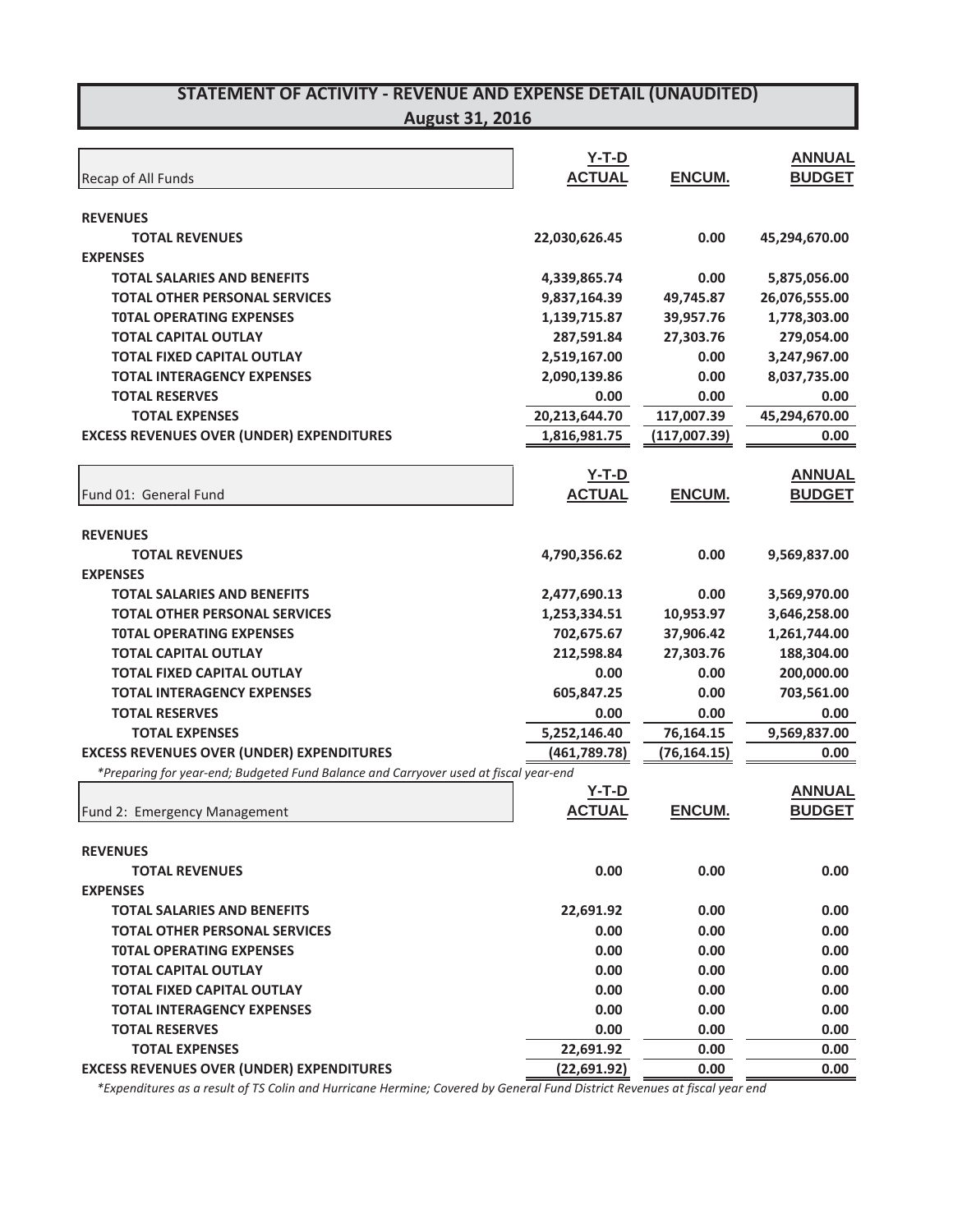## **STATEMENT OF ACTIVITYͲREVENUE AND EXPENSE DETAIL (UNAUDITED)**

| <b>August 31, 2016</b> |  |  |
|------------------------|--|--|
|                        |  |  |

|                                                  | $Y-T-D$       |             | <b>ANNUAL</b> |
|--------------------------------------------------|---------------|-------------|---------------|
| Fund 04: Ichetucknee Springs                     | <b>ACTUAL</b> | ENCUM.      | <b>BUDGET</b> |
| <b>REVENUES</b>                                  |               |             |               |
| <b>TOTAL REVENUES</b>                            | 3,706,825.50  | 0.00        | 4,733,889.00  |
| <b>EXPENSES</b>                                  |               |             |               |
| <b>TOTAL SALARIES AND BENEFITS</b>               | 0.00          | 0.00        | 0.00          |
| <b>TOTAL OTHER PERSONAL SERVICES</b>             | 3,706,825.50  | 0.00        | 4,733,889.00  |
| <b>TOTAL OPERATING EXPENSES</b>                  | 0.00          | 0.00        | 0.00          |
| <b>TOTAL CAPITAL OUTLAY</b>                      | 0.00          | 0.00        | 0.00          |
| <b>TOTAL FIXED CAPITAL OUTLAY</b>                | 0.00          | 0.00        | 0.00          |
| <b>TOTAL INTERAGENCY EXPENSES</b>                | 0.00          | 0.00        | 0.00          |
| <b>TOTAL RESERVES</b>                            | 0.00          | 0.00        | 0.00          |
| <b>TOTAL EXPENSES</b>                            | 3,706,825.50  | 0.00        | 4,733,889.00  |
| <b>EXCESS REVENUES OVER (UNDER) EXPENDITURES</b> | 0.00          | 0.00        | 0.00          |
|                                                  | <b>Y-T-D</b>  |             | <b>ANNUAL</b> |
| Fund 05: Middle Suwannee                         | <b>ACTUAL</b> | ENCUM.      | <b>BUDGET</b> |
| <b>REVENUES</b>                                  |               |             |               |
| <b>TOTAL REVENUES</b>                            | 272,521.25    | 0.00        | 996,000.00    |
| <b>EXPENSES</b>                                  |               |             |               |
| <b>TOTAL SALARIES AND BENEFITS</b>               | 0.00          | 0.00        | 0.00          |
| <b>TOTAL OTHER PERSONAL SERVICES</b>             | 196,837.09    | 37,804.40   | 996,000.00    |
| <b>TOTAL OPERATING EXPENSES</b>                  | 75,684.16     | 0.00        | 0.00          |
| <b>TOTAL CAPITAL OUTLAY</b>                      | 0.00          | 0.00        | 0.00          |
| <b>TOTAL FIXED CAPITAL OUTLAY</b>                | 0.00          | 0.00        | 0.00          |
| <b>TOTAL INTERAGENCY EXPENSES</b>                | 0.00          | 0.00        | 0.00          |
| <b>TOTAL RESERVES</b>                            | 0.00          | 0.00        | 0.00          |
| <b>TOTAL EXPENSES</b>                            | 272,521.25    | 37,804.40   | 996,000.00    |
| <b>EXCESS REVENUES OVER (UNDER) EXPENDITURES</b> | 0.00          | (37,804.40) | 0.00          |
|                                                  | <b>Y-T-D</b>  |             | <b>ANNUAL</b> |
| Fund 06: Springs Appropriation 2014-15           | <b>ACTUAL</b> | ENCUM.      | <b>BUDGET</b> |
| <b>REVENUES</b>                                  |               |             |               |
| <b>TOTAL REVENUES</b>                            | 1,425,561.50  | 0.00        | 10,129,374.00 |
| <b>EXPENSES</b>                                  |               |             |               |
| <b>TOTAL SALARIES AND BENEFITS</b>               | 6,929.94      | 0.00        | 71,374.00     |
| <b>TOTAL OTHER PERSONAL SERVICES</b>             | 2,268,378.31  | 0.00        | 7,288,000.00  |
| <b>TOTAL OPERATING EXPENSES</b>                  | 0.00          | 0.00        | 0.00          |
| <b>TOTAL CAPITAL OUTLAY</b>                      | 0.00          | 0.00        | 0.00          |
| <b>TOTAL FIXED CAPITAL OUTLAY</b>                | 0.00          | 0.00        | 0.00          |
| <b>TOTAL INTERAGENCY EXPENSES</b>                | 77,300.00     | 0.00        | 2,770,000.00  |
| <b>TOTAL RESERVES</b>                            | 0.00          | 0.00        | 0.00          |
| <b>TOTAL EXPENSES</b>                            | 2,352,608.25  | 0.00        | 10,129,374.00 |
| <b>EXCESS REVENUES OVER (UNDER) EXPENDITURES</b> | (927, 046.75) | 0.00        | 0.00          |
|                                                  |               |             |               |

*\*Excess to be covered by DEP Reimbursement Grant*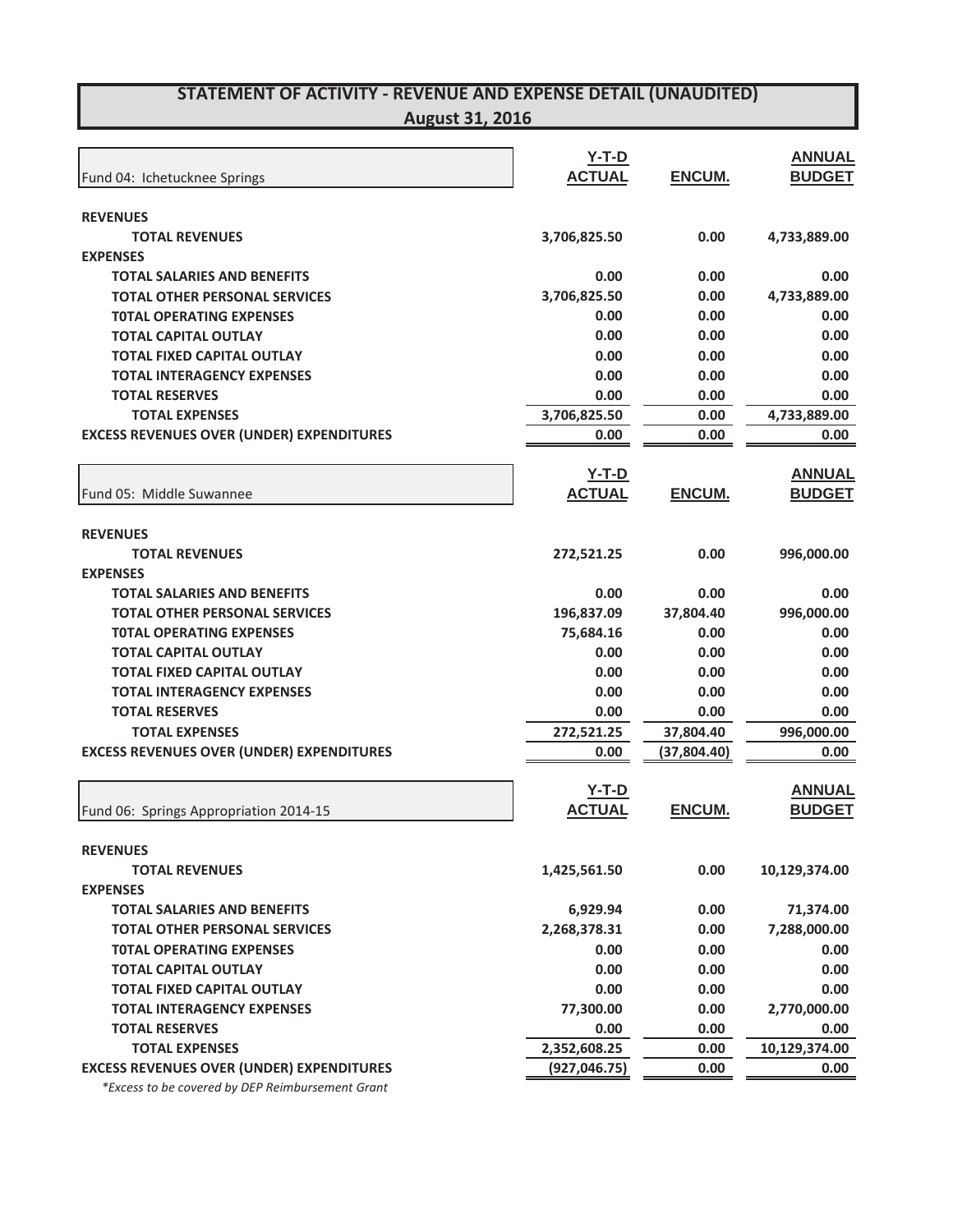| Fund 07: Local Revenue                           | $Y-T-D$<br><b>ACTUAL</b> | ENCUM.        | <b>ANNUAL</b><br><b>BUDGET</b> |
|--------------------------------------------------|--------------------------|---------------|--------------------------------|
| <b>REVENUES</b>                                  |                          |               |                                |
| <b>TOTAL REVENUES</b>                            | 105,600.00               | 0.00          | 105,600.00                     |
| <b>EXPENSES</b>                                  |                          |               |                                |
| <b>TOTAL SALARIES AND BENEFITS</b>               | 0.00                     | 0.00          | 0.00                           |
| <b>TOTAL OTHER PERSONAL SERVICES</b>             | 0.00                     | 0.00          | 0.00                           |
| <b>TOTAL OPERATING EXPENSES</b>                  | 0.00                     | 0.00          | 0.00                           |
| <b>TOTAL CAPITAL OUTLAY</b>                      | 0.00                     | 0.00          | 0.00                           |
| <b>TOTAL FIXED CAPITAL OUTLAY</b>                | 0.00                     | 0.00          | 0.00                           |
| <b>TOTAL INTERAGENCY EXPENSES</b>                | 105,600.00               | 0.00          | 105,600.00                     |
| <b>TOTAL RESERVES</b>                            | 0.00                     | 0.00          | 0.00                           |
| <b>TOTAL EXPENSES</b>                            | 105,600.00               | 0.00          | 105,600.00                     |
| <b>EXCESS REVENUES OVER (UNDER) EXPENDITURES</b> | 0.00                     | 0.00          | 0.00                           |
|                                                  | $Y-T-D$                  |               | <b>ANNUAL</b>                  |
| Fund 08: WMLTF / Springs                         | <b>ACTUAL</b>            | <b>ENCUM.</b> | <b>BUDGET</b>                  |
| <b>REVENUES</b>                                  |                          |               |                                |
| <b>TOTAL REVENUES</b>                            | 1,412,609.47             | 0.00          | 2,350,234.00                   |
| <b>EXPENSES</b>                                  |                          |               |                                |
| <b>TOTAL SALARIES AND BENEFITS</b>               | 458,580.85               | 0.00          | 465,124.00                     |
| <b>TOTAL OTHER PERSONAL SERVICES</b>             | 587,409.19               | 987.50        | 1,333,375.00                   |
| <b>TOTAL OPERATING EXPENSES</b>                  | 2,164.77                 | 0.00          | 20,600.00                      |
| <b>TOTAL CAPITAL OUTLAY</b>                      | 0.00                     | 0.00          | 0.00                           |
| <b>TOTAL FIXED CAPITAL OUTLAY</b>                | 0.00                     | 0.00          | 0.00                           |
| <b>TOTAL INTERAGENCY EXPENSES</b>                | 322,161.32               | 0.00          | 531,135.00                     |
| <b>TOTAL RESERVES</b>                            | 0.00                     | 0.00          | 0.00                           |
| <b>TOTAL EXPENSES</b>                            | 1,370,316.13             | 987.50        | 2,350,234.00                   |
| <b>EXCESS REVENUES OVER (UNDER) EXPENDITURES</b> | 42,293.34                | (987.50)      | 0.00                           |
|                                                  |                          |               |                                |
|                                                  | $Y-T-D$                  |               | <b>ANNUAL</b>                  |
| Fund 10: Florida Forever & P-2000                | <b>ACTUAL</b>            | ENCUM.        | <b>BUDGET</b>                  |
| <b>REVENUES</b>                                  |                          |               |                                |

| <b>REVENUES</b>                                  |            |      |              |
|--------------------------------------------------|------------|------|--------------|
| <b>TOTAL REVENUES</b>                            | 221,138.75 | 0.00 | 3,016,826.00 |
| <b>EXPENSES</b>                                  |            |      |              |
| <b>TOTAL SALARIES AND BENEFITS</b>               | 5,212.91   | 0.00 | 41,826.00    |
| <b>TOTAL OTHER PERSONAL SERVICES</b>             | 28,345.00  | 0.00 | 2,275,000.00 |
| <b>TOTAL OPERATING EXPENSES</b>                  | 0.00       | 0.00 | 0.00         |
| <b>TOTAL CAPITAL OUTLAY</b>                      | 0.00       | 0.00 | 0.00         |
| <b>TOTAL FIXED CAPITAL OUTLAY</b>                | 0.00       | 0.00 | 700,000.00   |
| <b>TOTAL INTERAGENCY EXPENSES</b>                | 0.00       | 0.00 | 0.00         |
| <b>TOTAL RESERVES</b>                            | 0.00       | 0.00 | 0.00         |
| <b>TOTAL EXPENSES</b>                            | 33,557.91  | 0.00 | 3,016,826.00 |
| <b>EXCESS REVENUES OVER (UNDER) EXPENDITURES</b> | 187.580.84 | 0.00 | 0.00         |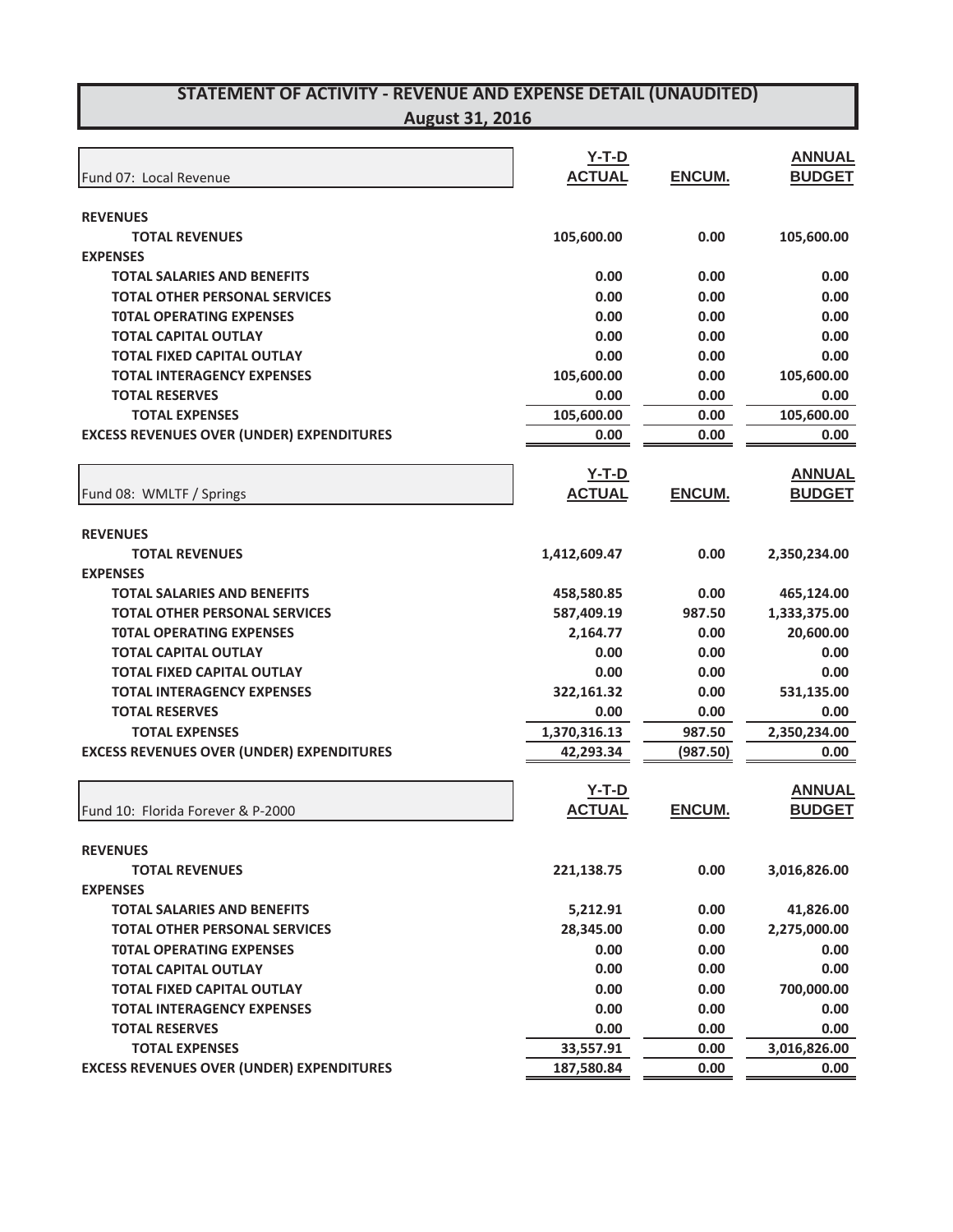| Fund 11: FEMA FY 2009                                      | $Y-T-D$<br><b>ACTUAL</b> | <b>ENCUM.</b> | <b>ANNUAL</b><br><b>BUDGET</b> |
|------------------------------------------------------------|--------------------------|---------------|--------------------------------|
| <b>REVENUES</b>                                            |                          |               |                                |
| <b>TOTAL REVENUES</b>                                      | 336.00                   | 0.00          | 5,000.00                       |
| <b>EXPENSES</b>                                            |                          |               |                                |
| <b>TOTAL SALARIES AND BENEFITS</b>                         | 0.00                     | 0.00          | 0.00                           |
| <b>TOTAL OTHER PERSONAL SERVICES</b>                       | 336.00                   | 0.00          | 5,000.00                       |
| <b>TOTAL OPERATING EXPENSES</b>                            | 0.00                     | 0.00          | 0.00                           |
| <b>TOTAL CAPITAL OUTLAY</b>                                | 0.00                     | 0.00          | 0.00                           |
| <b>TOTAL FIXED CAPITAL OUTLAY</b>                          | 0.00                     | 0.00          | 0.00                           |
| <b>TOTAL INTERAGENCY EXPENSES</b>                          | 0.00                     | 0.00          | 0.00                           |
| <b>TOTAL RESERVES</b>                                      | 0.00                     | 0.00          | 0.00                           |
| <b>TOTAL EXPENSES</b>                                      | 336.00                   | 0.00          | 5,000.00                       |
| <b>EXCESS REVENUES OVER (UNDER) EXPENDITURES</b>           | 0.00                     | 0.00          | 0.00                           |
|                                                            |                          |               |                                |
|                                                            | $Y-T-D$                  |               | <b>ANNUAL</b>                  |
| Fund 12: DOT ETDM                                          | <b>ACTUAL</b>            | ENCUM.        | <b>BUDGET</b>                  |
| <b>REVENUES</b>                                            |                          |               |                                |
| <b>TOTAL REVENUES</b>                                      | 569.57                   | 0.00          | 1,000.00                       |
| <b>EXPENSES</b>                                            |                          |               |                                |
| <b>TOTAL SALARIES AND BENEFITS</b>                         | 217.32                   | 0.00          | 1,000.00                       |
| <b>TOTAL OTHER PERSONAL SERVICES</b>                       | 0.00                     | 0.00          | 0.00                           |
| <b>TOTAL OPERATING EXPENSES</b>                            | 0.00                     | 0.00          | 0.00                           |
| <b>TOTAL CAPITAL OUTLAY</b>                                | 0.00                     | 0.00          | 0.00                           |
| <b>TOTAL FIXED CAPITAL OUTLAY</b>                          | 0.00                     | 0.00          | 0.00                           |
| <b>TOTAL INTERAGENCY EXPENSES</b>                          | 0.00                     | 0.00          | 0.00                           |
| <b>TOTAL RESERVES</b>                                      | 0.00                     | 0.00          | 0.00                           |
| <b>TOTAL EXPENSES</b>                                      | 217.32                   | 0.00          | 1,000.00                       |
| <b>EXCESS REVENUES OVER (UNDER) EXPENDITURES</b>           | 352.25                   | 0.00          | 0.00                           |
|                                                            |                          |               |                                |
|                                                            | $Y-T-D$                  |               | <b>ANNUAL</b>                  |
| Fund 13: WMLTF / Operations, Land Acquisition & Management | <b>ACTUAL</b>            | <b>ENCUM.</b> | <b>BUDGET</b>                  |
|                                                            |                          |               |                                |
| <b>REVENUES</b>                                            |                          |               |                                |
| <b>TOTAL REVENUES</b>                                      | 1,381,155.27             | 0.00          | 2,396,357.00                   |
| <b>EXPENSES</b>                                            |                          |               |                                |
| <b>TOTAL SALARIES AND BENEFITS</b>                         | 501,654.71               | 0.00          | 728,648.00                     |
| <b>TOTAL OTHER PERSONAL SERVICES</b>                       | 600,118.99               | 0.00          | 994,000.00                     |
| <b>TOTAL OPERATING EXPENSES</b>                            | 339,360.66               | 2,051.34      | 423,209.00                     |
| <b>TOTAL CAPITAL OUTLAY</b>                                | 0.00                     | 0.00          | 15,000.00                      |
| <b>TOTAL FIXED CAPITAL OUTLAY</b>                          | 0.00                     | 0.00          | 0.00                           |
| <b>TOTAL INTERAGENCY EXPENSES</b>                          | 143,473.31               | 0.00          | 235,500.00                     |
| <b>TOTAL RESERVES</b>                                      | 0.00                     | 0.00          | 0.00                           |
| <b>TOTAL EXPENSES</b>                                      | 1,584,607.67             | 2,051.34      | 2,396,357.00                   |

**EXCESS REVENUES OVER (UNDER) EXPENDITURES (203,452.40) (2,051.34) 0.00**

*\*Preparing for yearͲend; Budgeted Fund Transfers used at fiscal yearͲend*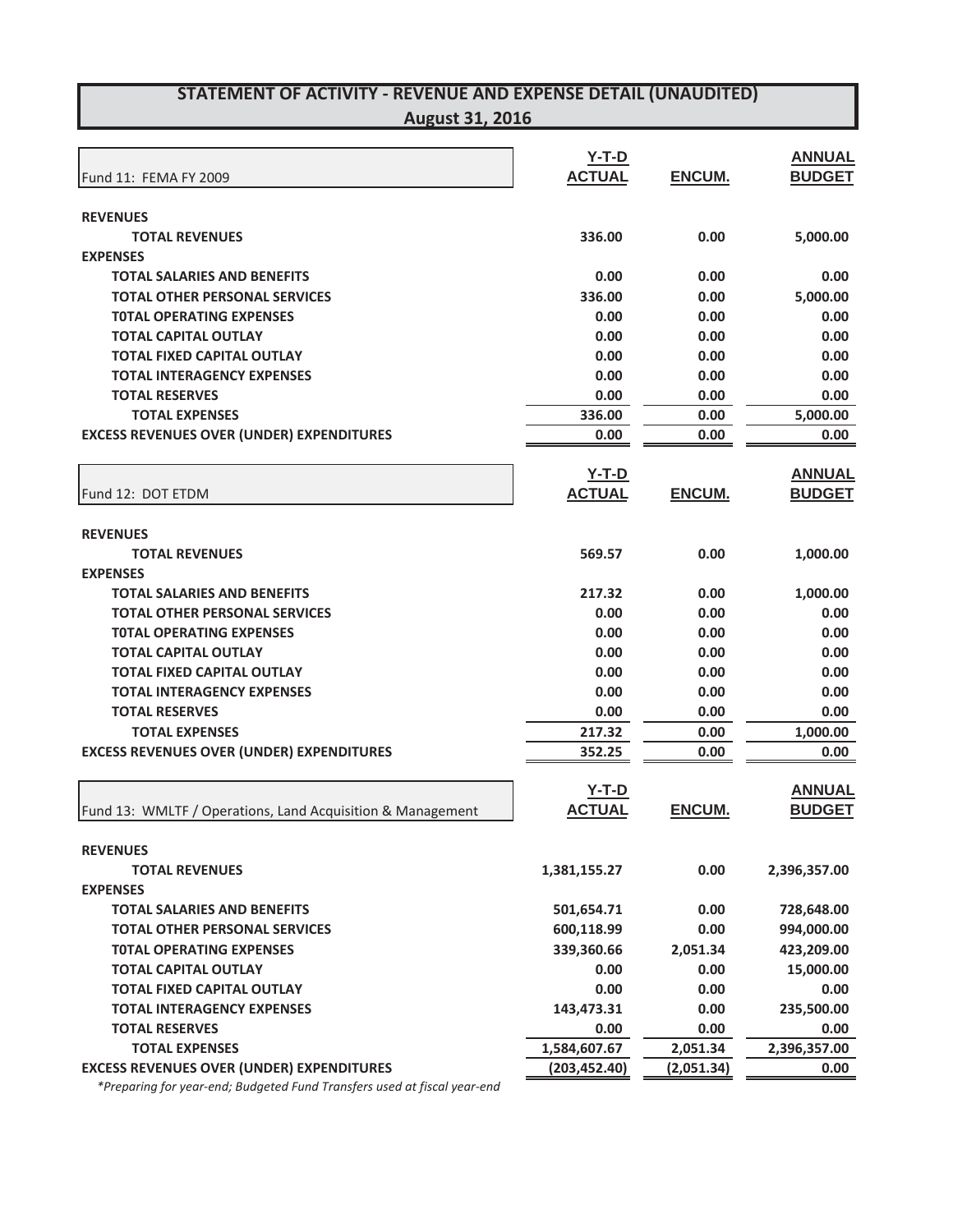| Fund 15: ERP & Wetlands                                                                                                 | $Y-T-D$<br><b>ACTUAL</b> | ENCUM.        | <b>ANNUAL</b><br><b>BUDGET</b> |
|-------------------------------------------------------------------------------------------------------------------------|--------------------------|---------------|--------------------------------|
|                                                                                                                         |                          |               |                                |
| <b>REVENUES</b>                                                                                                         |                          |               |                                |
| <b>TOTAL REVENUES</b>                                                                                                   | 523,480.30               | 0.00          | 766,656.00                     |
| <b>EXPENSES</b>                                                                                                         |                          |               |                                |
| <b>TOTAL SALARIES AND BENEFITS</b>                                                                                      | 561,464.30               | 0.00          | 564,906.00                     |
| <b>TOTAL OTHER PERSONAL SERVICES</b>                                                                                    | 56,159.42                | 0.00          | 58,000.00                      |
| <b>TOTAL OPERATING EXPENSES</b>                                                                                         | 11,338.12                | 0.00          | 49,000.00                      |
| <b>TOTAL CAPITAL OUTLAY</b>                                                                                             | 74,993.00                | 0.00          | 75,750.00                      |
| <b>TOTAL FIXED CAPITAL OUTLAY</b>                                                                                       | 0.00                     | 0.00          | 0.00                           |
| <b>TOTAL INTERAGENCY EXPENSES</b>                                                                                       | 18,000.00                | 0.00          | 19,000.00                      |
| <b>TOTAL RESERVES</b>                                                                                                   | 0.00                     | 0.00          | 0.00                           |
| <b>TOTAL EXPENSES</b>                                                                                                   | 721,954.84               | 0.00          | 766,656.00                     |
| <b>EXCESS REVENUES OVER (UNDER) EXPENDITURES</b>                                                                        | (198, 474.54)            | 0.00          | 0.00                           |
| *Excess to be covered by General Fund District Revenues and Budgeted Fund Balance and Carryover used at fiscal year-end |                          |               |                                |
|                                                                                                                         | <u>Y-T-D</u>             |               | <b>ANNUAL</b>                  |
| Fund 16: Water Well Permitting                                                                                          | <b>ACTUAL</b>            | ENCUM.        | <b>BUDGET</b>                  |
| <b>REVENUES</b>                                                                                                         |                          |               |                                |
| <b>TOTAL REVENUES</b>                                                                                                   | 66,524.88                | 0.00          | 132,402.00                     |
| <b>EXPENSES</b>                                                                                                         |                          |               |                                |
| <b>TOTAL SALARIES AND BENEFITS</b>                                                                                      | 82,627.81                | 0.00          | 113,402.00                     |
| <b>TOTAL OTHER PERSONAL SERVICES</b>                                                                                    | 0.00                     | 0.00          | 14,500.00                      |
| <b>TOTAL OPERATING EXPENSES</b>                                                                                         | 1,294.66                 | 0.00          | 4,500.00                       |
| <b>TOTAL CAPITAL OUTLAY</b>                                                                                             | 0.00                     | 0.00          | 0.00                           |
| <b>TOTAL FIXED CAPITAL OUTLAY</b>                                                                                       | 0.00                     | 0.00          | 0.00                           |
| <b>TOTAL INTERAGENCY EXPENSES</b>                                                                                       | 0.00                     | 0.00          | 0.00                           |
| <b>TOTAL RESERVES</b>                                                                                                   | 0.00                     | 0.00          | 0.00                           |
| <b>TOTAL EXPENSES</b>                                                                                                   | 83,922.47                | 0.00          | 132,402.00                     |
| <b>EXCESS REVENUES OVER (UNDER) EXPENDITURES</b>                                                                        | (17, 397.59)             | 0.00          | 0.00                           |
| *Excess to be covered by General Fund District Revenues and Budgeted Fund Balance and Carryover used at fiscal year-end |                          |               |                                |
|                                                                                                                         | $Y-T-D$                  |               | <b>ANNUAL</b>                  |
| Fund 17: Water Use Permitting                                                                                           | <b>ACTUAL</b>            | <b>ENCUM.</b> | <b>BUDGET</b>                  |
| <b>REVENUES</b>                                                                                                         |                          |               |                                |
| <b>TOTAL REVENUES</b>                                                                                                   | 51,940.00                | 0.00          | 342,558.00                     |
| <b>EXPENSES</b>                                                                                                         |                          |               |                                |
| <b>TOTAL SALARIES AND BENEFITS</b>                                                                                      | 190,535.58               | 0.00          | 297,808.00                     |
| <b>TOTAL OTHER PERSONAL SERVICES</b>                                                                                    | 1,082.25                 | 0.00          | 25,500.00                      |
| <b>TOTAL OPERATING EXPENSES</b>                                                                                         | 7,138.84                 | 0.00          | 19,250.00                      |
| <b>TOTAL CAPITAL OUTLAY</b>                                                                                             | 0.00                     | 0.00          | 0.00                           |
| <b>TOTAL FIXED CAPITAL OUTLAY</b>                                                                                       | 0.00                     | 0.00          | 0.00                           |
| <b>TOTAL INTERAGENCY EXPENSES</b>                                                                                       | 0.00                     | 0.00          | 0.00                           |
| <b>TOTAL RESERVES</b>                                                                                                   | 0.00                     | 0.00          | 0.00                           |
| <b>TOTAL EXPENSES</b>                                                                                                   | 198,756.67               | 0.00          | 342,558.00                     |
| <b>EXCESS REVENUES OVER (UNDER) EXPENDITURES</b>                                                                        | (146, 816.67)            | 0.00          | 0.00                           |
|                                                                                                                         |                          |               |                                |

\*Excess to be covered by General Fund District Revenues and Budgeted Fund Balance and Carryover used at fiscal year-end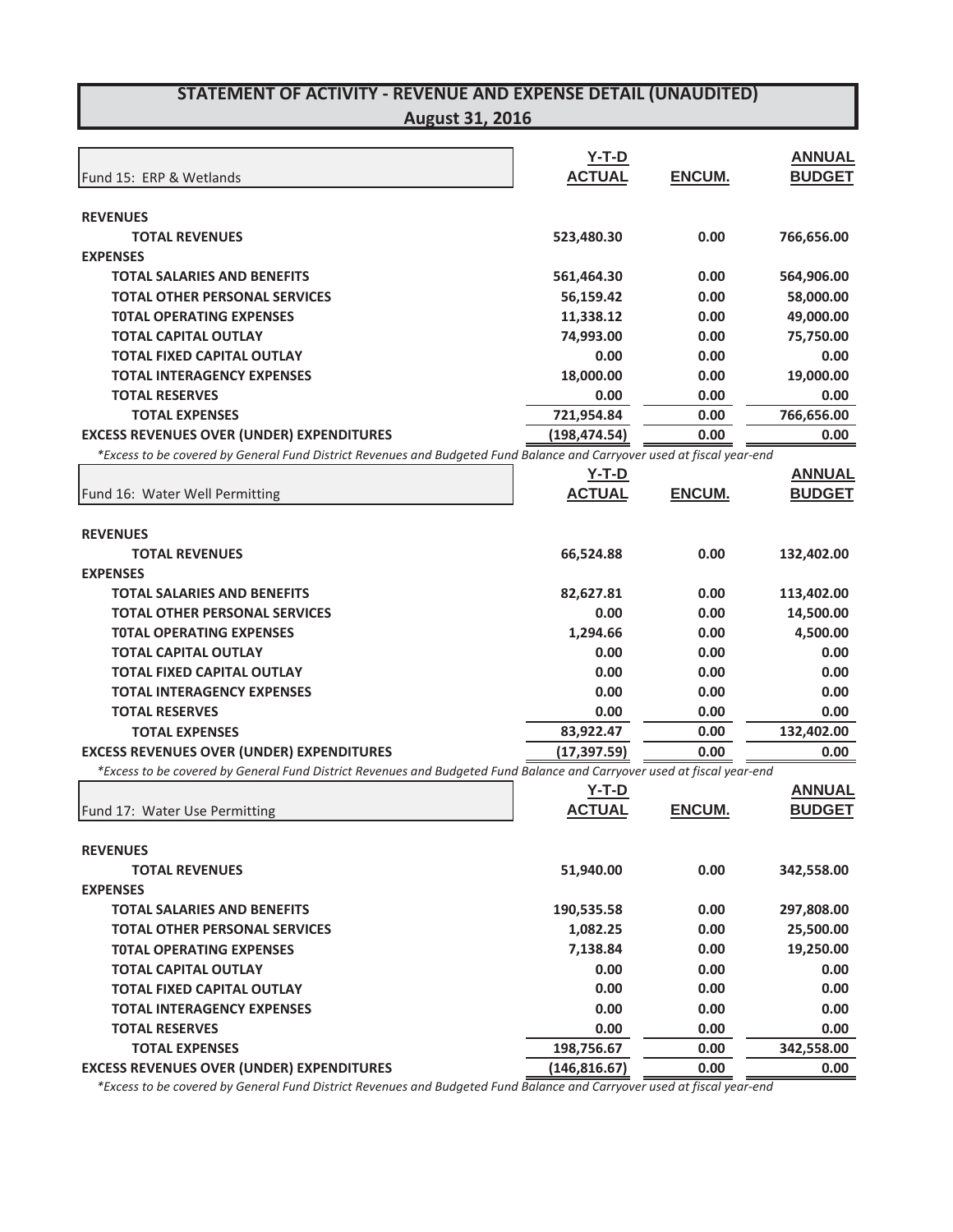| August 31, 2016 |  |  |
|-----------------|--|--|
|                 |  |  |

|                                                                         | <u>Y-T-D</u>  |              | <b>ANNUAL</b> |
|-------------------------------------------------------------------------|---------------|--------------|---------------|
| Fund 19: DOT Mitigation                                                 | <b>ACTUAL</b> | ENCUM.       | <b>BUDGET</b> |
| <b>REVENUES</b>                                                         |               |              |               |
| <b>TOTAL REVENUES</b>                                                   | 3,968,347.78  | 0.00         | 4,070,998.00  |
| <b>EXPENSES</b>                                                         |               |              |               |
| <b>TOTAL SALARIES AND BENEFITS</b>                                      | 14,766.90     | 0.00         | 20,998.00     |
| <b>TOTAL OTHER PERSONAL SERVICES</b>                                    | 363,309.62    | 0.00         | 1,702,033.00  |
| <b>TOTAL OPERATING EXPENSES</b>                                         | 44.00         | 0.00         | 0.00          |
| <b>TOTAL CAPITAL OUTLAY</b>                                             | 0.00          | 0.00         | 0.00          |
| <b>TOTAL FIXED CAPITAL OUTLAY</b>                                       | 2,519,167.00  | 0.00         | 2,347,967.00  |
| <b>TOTAL INTERAGENCY EXPENSES</b>                                       | 0.00          | 0.00         | 0.00          |
| <b>TOTAL RESERVES</b>                                                   | 0.00          | 0.00         | 0.00          |
| <b>TOTAL EXPENSES</b>                                                   | 2,897,287.52  | 0.00         | 4,070,998.00  |
| <b>EXCESS REVENUES OVER (UNDER) EXPENDITURES</b>                        | 1,071,060.26  | 0.00         | 0.00          |
|                                                                         | <u>Y-T-D</u>  |              | <b>ANNUAL</b> |
| Fund 29: SRP                                                            | <b>ACTUAL</b> | ENCUM.       | <b>BUDGET</b> |
|                                                                         |               |              |               |
| <b>REVENUES</b><br><b>TOTAL REVENUES</b>                                | 130,930.42    | 0.00         | 175,000.00    |
| <b>EXPENSES</b>                                                         |               |              |               |
| <b>TOTAL SALARIES AND BENEFITS</b>                                      | 0.00          | 0.00         | 0.00          |
| <b>TOTAL OTHER PERSONAL SERVICES</b>                                    | 0.00          | 0.00         | 0.00          |
| <b>TOTAL OPERATING EXPENSES</b>                                         | 0.00          | 0.00         | 0.00          |
| <b>TOTAL CAPITAL OUTLAY</b>                                             | 0.00          | 0.00         | 0.00          |
| <b>TOTAL FIXED CAPITAL OUTLAY</b>                                       | 0.00          | 0.00         | 0.00          |
| <b>TOTAL INTERAGENCY EXPENSES</b>                                       | 125,092.38    | 0.00         | 175,000.00    |
| <b>TOTAL RESERVES</b>                                                   | 0.00          | 0.00         | 0.00          |
| <b>TOTAL EXPENSES</b>                                                   | 125,092.38    | 0.00         | 175,000.00    |
| <b>EXCESS REVENUES OVER (UNDER) EXPENDITURES</b>                        | 5,838.04      | 0.00         | 0.00          |
|                                                                         | $Y-T-D$       |              | <b>ANNUAL</b> |
| Fund 33: PCS Mitigation                                                 | <b>ACTUAL</b> | ENCUM.       | <b>BUDGET</b> |
|                                                                         |               |              |               |
| <b>REVENUES</b>                                                         |               |              |               |
| <b>TOTAL REVENUES</b>                                                   | 1.487.74      | 0.00         | 0.00          |
| <b>EXPENSES</b>                                                         |               |              |               |
| <b>TOTAL SALARIES AND BENEFITS</b>                                      | 0.00          | 0.00<br>0.00 | 0.00          |
| <b>TOTAL OTHER PERSONAL SERVICES</b><br><b>TOTAL OPERATING EXPENSES</b> | 0.00<br>0.00  |              | 0.00          |
| <b>TOTAL CAPITAL OUTLAY</b>                                             | 0.00          | 0.00<br>0.00 | 0.00<br>0.00  |
| <b>TOTAL FIXED CAPITAL OUTLAY</b>                                       | 0.00          | 0.00         | 0.00          |
| <b>TOTAL INTERAGENCY EXPENSES</b>                                       | 0.00          | 0.00         | 0.00          |
| <b>TOTAL RESERVES</b>                                                   | 0.00          | 0.00         | 0.00          |
| <b>TOTAL EXPENSES</b>                                                   | 0.00          | 0.00         | 0.00          |
| <b>EXCESS REVENUES OVER (UNDER) EXPENDITURES</b>                        | 1,487.74      | 0.00         | 0.00          |
|                                                                         |               |              |               |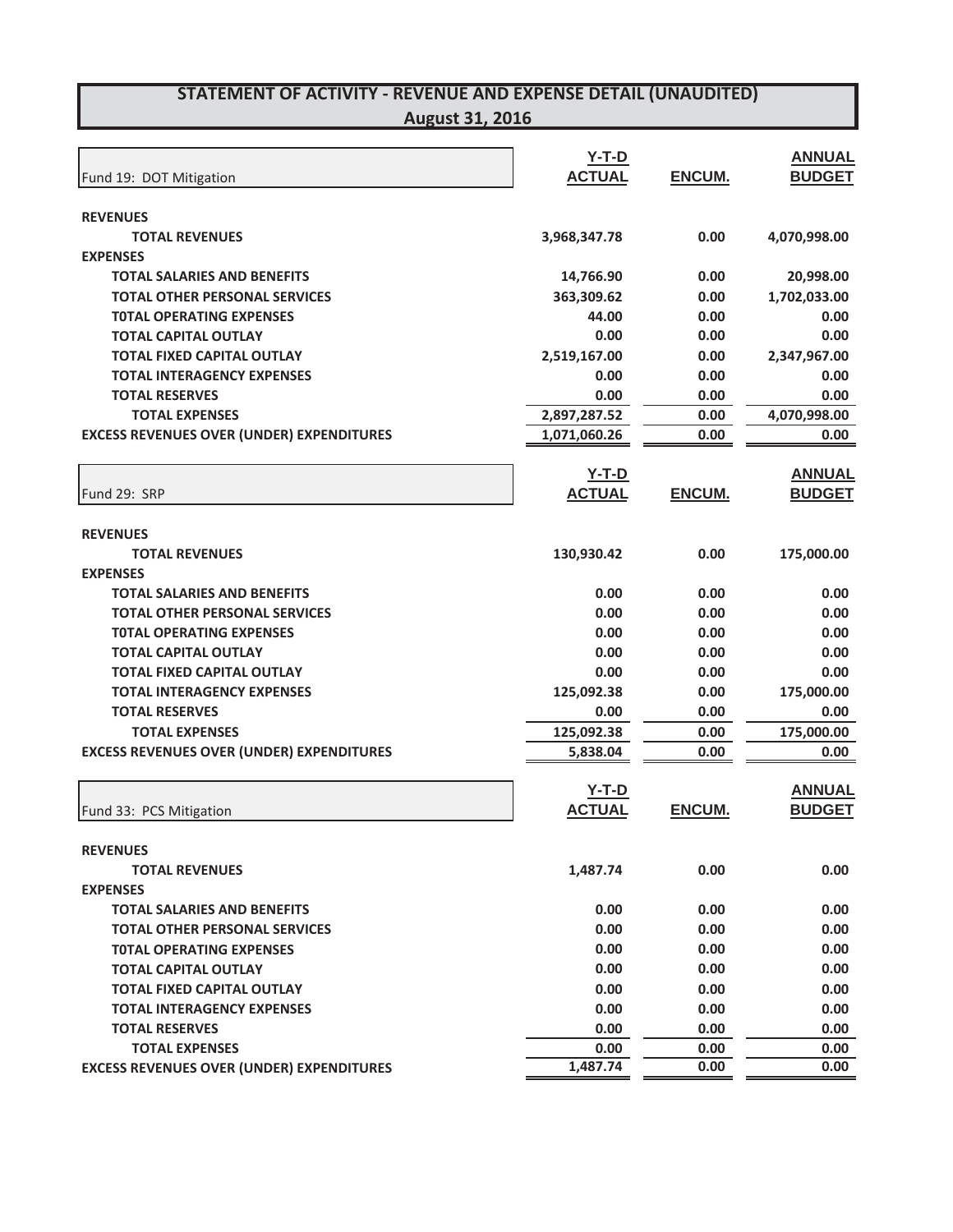|                                                     | $Y-T-D$       |               | <b>ANNUAL</b> |
|-----------------------------------------------------|---------------|---------------|---------------|
| Fund 45: FEMA FY 2010                               | <b>ACTUAL</b> | ENCUM.        | <b>BUDGET</b> |
| <b>REVENUES</b>                                     |               |               |               |
| <b>TOTAL REVENUES</b>                               | 15,150.00     | 0.00          | 5,000.00      |
| <b>EXPENSES</b>                                     |               |               |               |
| <b>TOTAL SALARIES AND BENEFITS</b>                  | 0.00          | 0.00          | 0.00          |
| <b>TOTAL OTHER PERSONAL SERVICES</b>                | 15,150.00     | 0.00          | 5,000.00      |
| <b>TOTAL OPERATING EXPENSES</b>                     | 0.00          | 0.00          | 0.00          |
| <b>TOTAL CAPITAL OUTLAY</b>                         | 0.00          | 0.00          | 0.00          |
| <b>TOTAL FIXED CAPITAL OUTLAY</b>                   | 0.00          | 0.00          | 0.00          |
| <b>TOTAL INTERAGENCY EXPENSES</b>                   | 0.00          | 0.00          | 0.00          |
| <b>TOTAL RESERVES</b>                               | 0.00          | 0.00          | 0.00          |
| <b>TOTAL EXPENSES</b>                               | 15,150.00     | 0.00          | 5,000.00      |
| <b>EXCESS REVENUES OVER (UNDER) EXPENDITURES</b>    | 0.00          | 0.00          | 0.00          |
|                                                     | $Y-T-D$       |               | <b>ANNUAL</b> |
| Fund 48: FEMA FY 2011                               | <b>ACTUAL</b> | <b>ENCUM.</b> | <b>BUDGET</b> |
| <b>REVENUES</b>                                     |               |               |               |
| <b>TOTAL REVENUES</b>                               | 148,752.00    | 0.00          | 250,000.00    |
| <b>EXPENSES</b>                                     |               |               |               |
| <b>TOTAL SALARIES AND BENEFITS</b>                  | 0.00          | 0.00          | 0.00          |
| <b>TOTAL OTHER PERSONAL SERVICES</b>                | 152,180.00    | 0.00          | 250,000.00    |
| <b>TOTAL OPERATING EXPENSES</b>                     | 0.00          | 0.00          | 0.00          |
| <b>TOTAL CAPITAL OUTLAY</b>                         | 0.00          | 0.00          | 0.00          |
| <b>TOTAL FIXED CAPITAL OUTLAY</b>                   | 0.00          | 0.00          | 0.00          |
| <b>TOTAL INTERAGENCY EXPENSES</b>                   | 0.00          | 0.00          | 0.00          |
| <b>TOTAL RESERVES</b>                               | 0.00          | 0.00          | 0.00          |
| <b>TOTAL EXPENSES</b>                               | 152,180.00    | 0.00          | 250,000.00    |
| <b>EXCESS REVENUES OVER (UNDER) EXPENDITURES</b>    | (3,428.00)    | 0.00          | 0.00          |
| *FEMA correction to be reimbursed in September 2016 |               |               |               |
|                                                     | $Y-T-D$       |               | <b>ANNUAL</b> |
| Fund 51: District Ag Cost Share                     | <b>ACTUAL</b> | ENCUM.        | <b>BUDGET</b> |
| <b>REVENUES</b>                                     |               |               |               |
| <b>TOTAL REVENUES</b>                               | 1,315,913.71  | 0.00          | 1,340,000.00  |

| TOTAL REVENUES                                   | 1,315,913.71 | 0.00 | 1,340,000.00 |
|--------------------------------------------------|--------------|------|--------------|
| <b>EXPENSES</b>                                  |              |      |              |
| <b>TOTAL SALARIES AND BENEFITS</b>               | 0.00         | 0.00 | 0.00         |
| <b>TOTAL OTHER PERSONAL SERVICES</b>             | 72,282.02    | 0.00 | 1,300,000.00 |
| <b>TOTAL OPERATING EXPENSES</b>                  | 0.00         | 0.00 | 0.00         |
| <b>TOTAL CAPITAL OUTLAY</b>                      | 0.00         | 0.00 | 0.00         |
| <b>TOTAL FIXED CAPITAL OUTLAY</b>                | 0.00         | 0.00 | 0.00         |
| <b>TOTAL INTERAGENCY EXPENSES</b>                | 0.00         | 0.00 | 40,000.00    |
| <b>TOTAL RESERVES</b>                            | 0.00         | 0.00 | 0.00         |
| <b>TOTAL EXPENSES</b>                            | 72.282.02    | 0.00 | 1,340,000.00 |
| <b>EXCESS REVENUES OVER (UNDER) EXPENDITURES</b> | 1,243,631.69 | 0.00 | 0.00         |
|                                                  |              |      |              |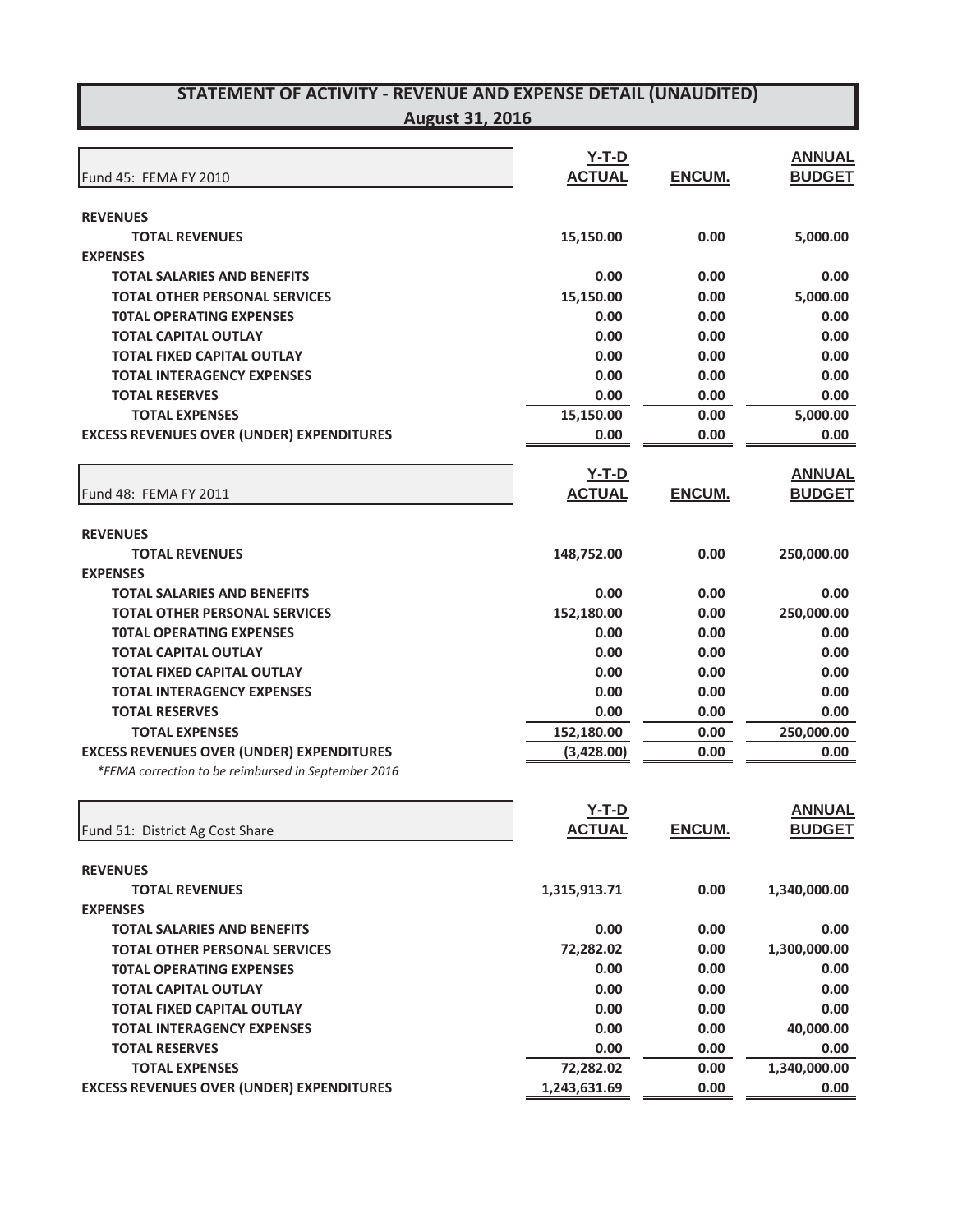| Fund 52: DACS                                    | $Y-T-D$<br><b>ACTUAL</b> | ENCUM.        | <b>ANNUAL</b><br><b>BUDGET</b> |
|--------------------------------------------------|--------------------------|---------------|--------------------------------|
| <b>REVENUES</b>                                  |                          |               |                                |
| <b>TOTAL REVENUES</b>                            | 0.00                     | 0.00          | 250,000.00                     |
| <b>EXPENSES</b>                                  |                          |               |                                |
| <b>TOTAL SALARIES AND BENEFITS</b>               | 0.00                     | 0.00          | 0.00                           |
| <b>TOTAL OTHER PERSONAL SERVICES</b>             | 0.00                     | 0.00          | 250,000.00                     |
| <b>TOTAL OPERATING EXPENSES</b>                  | 0.00                     | 0.00          | 0.00                           |
| <b>TOTAL CAPITAL OUTLAY</b>                      | 0.00                     | 0.00          | 0.00                           |
| <b>TOTAL FIXED CAPITAL OUTLAY</b>                | 0.00                     | 0.00          | 0.00                           |
| <b>TOTAL INTERAGENCY EXPENSES</b>                | 0.00                     | 0.00          | 0.00                           |
| <b>TOTAL RESERVES</b>                            | 0.00                     | 0.00          | 0.00                           |
| <b>TOTAL EXPENSES</b>                            | 0.00                     | 0.00          | 250,000.00                     |
| <b>EXCESS REVENUES OVER (UNDER) EXPENDITURES</b> | 0.00                     | 0.00          | 0.00                           |
|                                                  | $Y-T-D$                  |               | <b>ANNUAL</b>                  |
| Fund 53: District River Cost Share               | <b>ACTUAL</b>            | ENCUM.        | <b>BUDGET</b>                  |
| <b>REVENUES</b>                                  |                          |               |                                |
| <b>TOTAL REVENUES</b>                            | 2,027,255.67             | 0.00          | 2,007,500.00                   |
| <b>EXPENSES</b>                                  |                          |               |                                |
| <b>TOTAL SALARIES AND BENEFITS</b>               | 0.00                     | 0.00          | 0.00                           |
| <b>TOTAL OTHER PERSONAL SERVICES</b>             | 15,951.64                | 0.00          | 0.00                           |
| <b>TOTAL OPERATING EXPENSES</b>                  | 14.99                    | 0.00          | 0.00                           |
| <b>TOTAL CAPITAL OUTLAY</b>                      | 0.00                     | 0.00          | 0.00                           |
| <b>TOTAL FIXED CAPITAL OUTLAY</b>                | 0.00                     | 0.00          | 0.00                           |
| <b>TOTAL INTERAGENCY EXPENSES</b>                | 692,665.60               | 0.00          | 2,007,500.00                   |
| <b>TOTAL RESERVES</b>                            | 0.00                     | 0.00          | 0.00                           |
| <b>TOTAL EXPENSES</b>                            | 708,632.23               | 0.00          | 2,007,500.00                   |
| <b>EXCESS REVENUES OVER (UNDER) EXPENDITURES</b> | 1,318,623.44             | 0.00          | 0.00                           |
|                                                  | $Y-T-D$                  |               | <b>ANNUAL</b>                  |
| Fund 54: FEMA FY 2012                            | <b>ACTUAL</b>            | <b>ENCUM.</b> | <b>BUDGET</b>                  |
| <b>REVENUES</b>                                  |                          |               |                                |
| <b>TOTAL REVENUES</b>                            | 381,363.85               | 0.00          | 150,000.00                     |
| <b>EXPENSES</b>                                  |                          |               |                                |
| <b>TOTAL SALARIES AND BENEFITS</b>               | 0.00                     | 0.00          | 0.00                           |
| <b>TOTAL OTHER PERSONAL SERVICES</b>             | 437,391.35               | 0.00          | 150,000.00                     |
| <b>TOTAL OPERATING EXPENSES</b>                  | 0.00                     | 0.00          | 0.00                           |
| <b>TOTAL CAPITAL OUTLAY</b>                      | 0.00                     | 0.00          | 0.00                           |
| <b>TOTAL FIXED CAPITAL OUTLAY</b>                | 0.00                     | 0.00          | 0.00                           |
| <b>TOTAL INTERAGENCY EXPENSES</b>                | 0.00                     | 0.00          | 0.00                           |
| <b>TOTAL RESERVES</b>                            | 0.00                     | 0.00          | 0.00                           |
| <b>TOTAL EXPENSES</b>                            | 437,391.35               | 0.00          | 150,000.00                     |
| <b>EXCESS REVENUES OVER (UNDER) EXPENDITURES</b> | (56,027.50)              | 0.00          | 0.00                           |

*\*FEMA correction to be reimbursed in September 2016*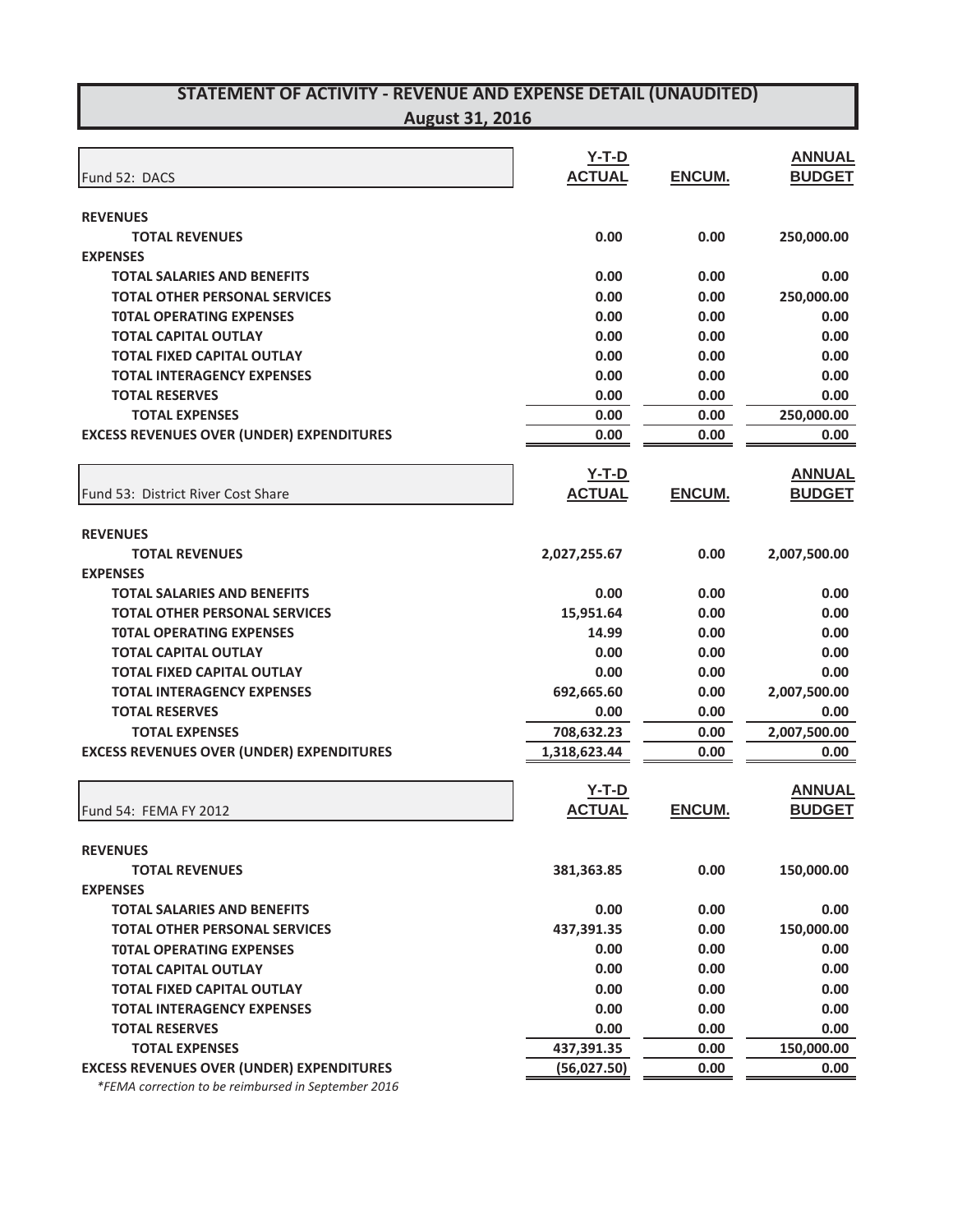| Fund 55: FEMA FY 2013                            | $Y-T-D$<br><b>ACTUAL</b> | <b>ENCUM.</b> | <b>ANNUAL</b><br><b>BUDGET</b> |
|--------------------------------------------------|--------------------------|---------------|--------------------------------|
| <b>REVENUES</b>                                  |                          |               |                                |
| <b>TOTAL REVENUES</b>                            | 82,073.50                | 0.00          | 150,000.00                     |
| <b>EXPENSES</b>                                  |                          |               |                                |
| <b>TOTAL SALARIES AND BENEFITS</b>               | 0.00                     | 0.00          | 0.00                           |
| <b>TOTAL OTHER PERSONAL SERVICES</b>             | 82,073.50                | 0.00          | 150,000.00                     |
| <b>TOTAL OPERATING EXPENSES</b>                  | 0.00                     | 0.00          | 0.00                           |
| <b>TOTAL CAPITAL OUTLAY</b>                      | 0.00                     | 0.00          | 0.00                           |
| <b>TOTAL FIXED CAPITAL OUTLAY</b>                | 0.00                     | 0.00          | 0.00                           |
| <b>TOTAL INTERAGENCY EXPENSES</b>                | 0.00                     | 0.00          | 0.00                           |
| <b>TOTAL RESERVES</b>                            | 0.00                     | 0.00          | 0.00                           |
| <b>TOTAL EXPENSES</b>                            | 82,073.50                | 0.00          | 150,000.00                     |
| <b>EXCESS REVENUES OVER (UNDER) EXPENDITURES</b> | 0.00                     | 0.00          | 0.00                           |
|                                                  | <b>Y-T-D</b>             |               | <b>ANNUAL</b>                  |
| Fund 56: FEMA Grants                             | <b>ACTUAL</b>            | <b>ENCUM.</b> | <b>BUDGET</b>                  |
| <b>REVENUES</b>                                  |                          |               |                                |
| <b>TOTAL REVENUES</b>                            | 0.00                     | 0.00          | 450,000.00                     |
| <b>EXPENSES</b>                                  |                          |               |                                |
| <b>TOTAL SALARIES AND BENEFITS</b>               | 0.00                     | 0.00          | 0.00                           |
| <b>TOTAL OTHER PERSONAL SERVICES</b>             | 0.00                     | 0.00          | 450,000.00                     |
| <b>TOTAL OPERATING EXPENSES</b>                  | 0.00                     | 0.00          | 0.00                           |
| <b>TOTAL CAPITAL OUTLAY</b>                      | 0.00                     | 0.00          | 0.00                           |
| <b>TOTAL FIXED CAPITAL OUTLAY</b>                | 0.00                     | 0.00          | 0.00                           |
| <b>TOTAL INTERAGENCY EXPENSES</b>                | 0.00                     | 0.00          | 0.00                           |
| <b>TOTAL RESERVES</b>                            | 0.00                     | 0.00          | 0.00                           |
| <b>TOTAL EXPENSES</b>                            | 0.00                     | 0.00          | 450,000.00                     |
| <b>EXCESS REVENUES OVER (UNDER) EXPENDITURES</b> | 0.00                     | 0.00          | 0.00                           |